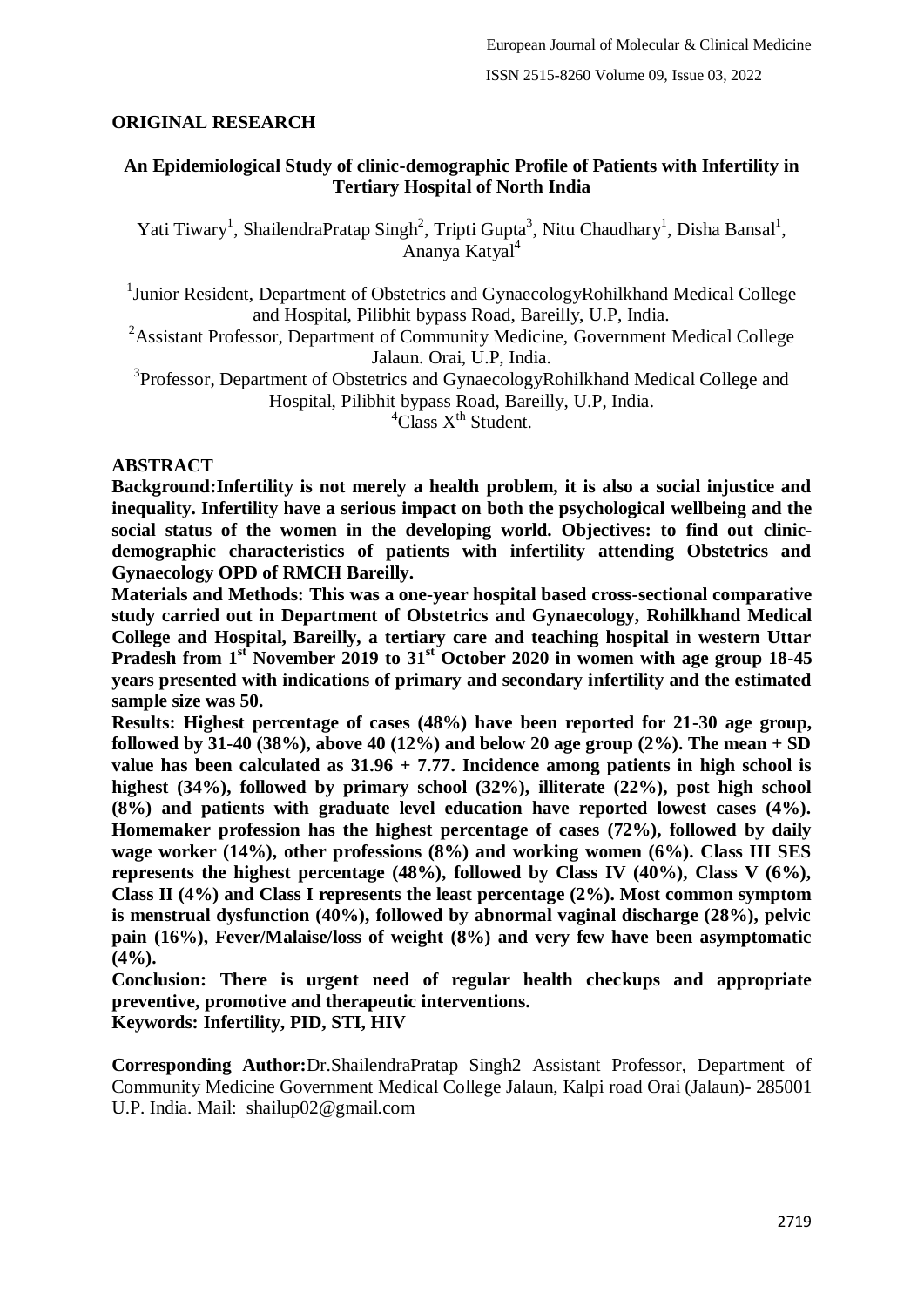# **INTRODUCTION**

Infertility is a global health issue, affecting approximately 8-10 percent couples worldwide. World Health Organization estimates that 60-80 million couples worldwide currently suffer from infertility.<sup>[1,2]</sup>The WHO estimates the overall prevalence of primary infertility in India to be between 3.9% to 16.8%. Among India women reporting primary infertility and PID, STI prevalence is high. Estimates of infertility vary widely among Indian states from 3.7% in Uttar Pradesh, Himachal Pradesh and Maharashtra to 5% in Andhra Pradesh.<sup>[1]</sup>

Total infertility is divided into primary and secondary infertility.WHO defines primary infertility as the "Inability to conceive within two years of exposure to pregnancy (i.e. Sexually active, non-contracepting, and non-lactating) among women 15 to 49-year-old. Secondary infertility refers to the inability to conceive following a previous pregnancy.<sup>[3]</sup> Globally most infertile couple suffers from primary infertility.

Infertility is not merely a health problem, it is also a social injustice and inequality. Infertility have a serious impact on both the psychological wellbeing and the social status of the women in the developing world.

The current study aims to find out clinicodemographic characteristics of patients with infertility attending Obstetrics and Gynaecology OPD of RMCH Bareilly

# **MATERIALS & METHODS**

This was a one-year hospital based cross-sectional comparative study carried out in Department of Obstetrics and Gynaecology, Rohilkhand Medical College and Hospital, Bareilly, a tertiary care and teaching hospital in western Uttar Pradesh from 1st November 2019 to 31st October 2020 in women with age group 18-45 years presented with indications of primary and secondary infertility and the estimated sample size was 50. Permission for the study was obtained from the College authorities prior to commencement.

## **Inclusion Criteria:**

The study included females in the age group of 18-45 years, presented with complaints of primary infertility, secondary infertility.

# **Exclusion Criteria**

Women who have taken or on the regimen of Anti-tuberculosis drug were excluded from the study. Also, HIV positive women were non-included in the study.

**Statistical Analysis:**Percentage Analysis.

# **RESULTS**

It represents distribution of patients correlating percentage of cases with respective age groups. Highest percentage of cases (48%) have been reported for 21-30 age group, followed by 31-40 (38%), above 40 (12%) and below 20 age group (2%). The mean  $+$  SD value has been calculated as  $31.96 + 7.77$ . [Table 1]

| Age Group (Years) | <b>No. Of Cases</b> | <b>Percentage</b> |
|-------------------|---------------------|-------------------|
| Below 20          |                     | 2%                |
| 21-30             | 24                  | 48%               |
| $31 - 40$         | 19                  | 38%               |
| Above 40          | <sub>0</sub>        | 12%               |
| Total             | 50                  | 100%              |
| $Mean + SD$       | $31.96 + 7.77$      |                   |

### **Table 1: Distribution of patients according to Age Groups**

It represents distribution of patients according to their respective level of education. Incidence among patients in high school is highest (34%), followed by primary school (32%),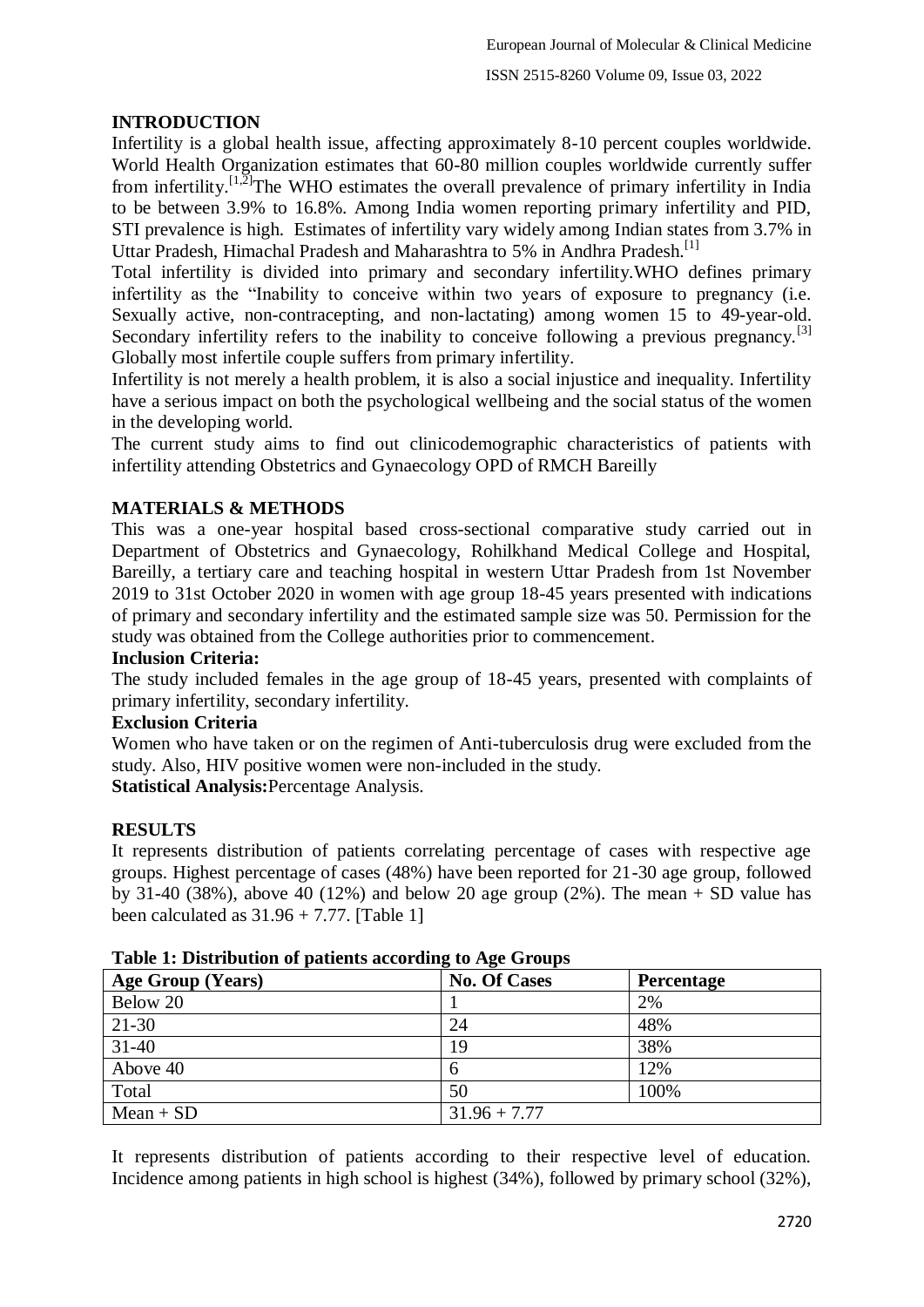illiterate (22%), post high school (8%) and patients with graduate level education have reported lowest cases (4%). [Table 2]

| <b>Education</b>      | <b>No. Of Cases</b> | <b>Percentage</b> |
|-----------------------|---------------------|-------------------|
| Illiterate            |                     | 22%               |
| <b>Primary School</b> | 16                  | 32%               |
| High School           |                     | 34%               |
| Post High School      | 4                   | 8%                |
| Graduate              | 2                   | 4%                |
| Total                 | 50                  | 100%              |

| Table 2: Distribution of patients according to Education |  |  |
|----------------------------------------------------------|--|--|
|                                                          |  |  |

Distribution of patients according to their occupation has been shown in the table. Homemaker profession has the highest percentage of cases (72%), followed by daily wage worker (14%), other professions (8%) and working women (6%). [Table 3]

| Occupation           | <b>No. Of Cases</b> | <b>Percentage</b> |  |  |
|----------------------|---------------------|-------------------|--|--|
| Homemaker            | 36                  | 72%               |  |  |
| <b>Working Women</b> |                     | 6%                |  |  |
| Daily Wage Worker    |                     | 14%               |  |  |
| Others               | 4                   | 8%                |  |  |
| Total                | 50                  | 100%              |  |  |

### **Table 3: Distribution of patients according to Occupation**

Distribution of patients according to their respective socioeconomic status has been shown in the table. Class III represents the highest percentage (48%), followed by Class IV (40%), Class V (6%), Class II (4%) and Class I represents the least percentage (2%). [Table 4]

| Socio-Economic      | <b>Status   No. Of Cases</b> | <b>Percentage</b> |
|---------------------|------------------------------|-------------------|
| <b>Distribution</b> |                              |                   |
| Class I             |                              | 2%                |
| Class II            |                              | 4%                |
| Class III           | 24                           | 48%               |
| Class IV            | 20                           | 40%               |
| Class V             |                              | 6%                |
| Total               | 50                           | 100%              |

### **Table 4: Distribution of patients according to Socio-economic status**

Distribution of patients according to the representative symptoms has been shown in the table. Most common symptom is menstrual dysfunction (40%), followed by abnormal vaginal discharge (28%), pelvic pain (16%), Fever/Malaise/loss of weight (8%) and very few have been asymptomatic (4%). [Table 5]

| <b>Symptoms</b>              | <b>No. Of Cases</b> | <b>Percentage</b> |
|------------------------------|---------------------|-------------------|
| Abnormal vaginal discharge   | 14                  | 28%               |
| Asymptomatic                 |                     | 4%                |
| Fever/Malaise/Loss of weight |                     | 8%                |
| Menstrual dysfunction        | 20                  | 40%               |

### **Table 5: Distribution of patients according to Symptoms**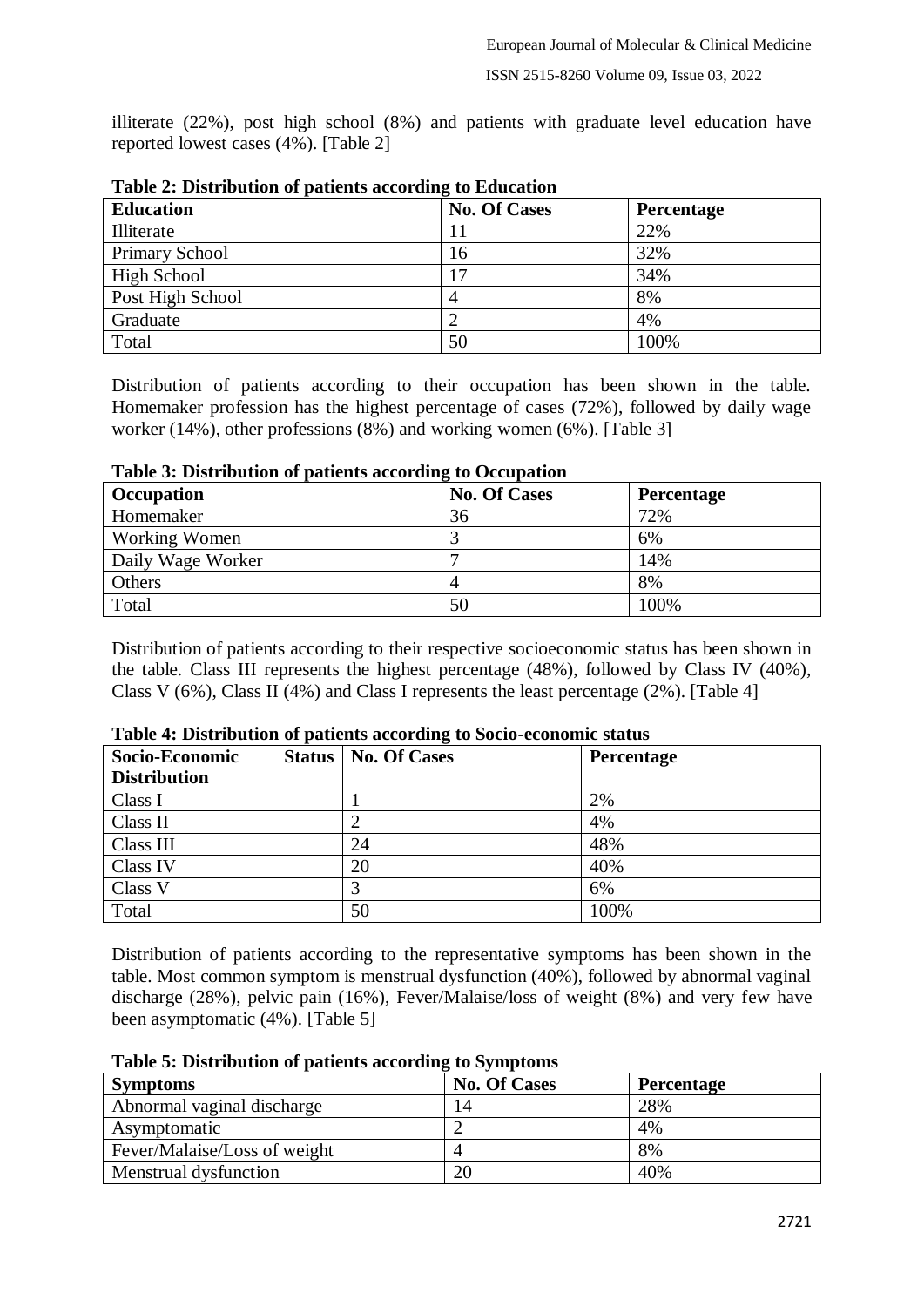ISSN 2515-8260 Volume 09, Issue 03, 2022

| Pelvic<br>pain  |          | $\sim$ $\sim$<br>$16\%$ |
|-----------------|----------|-------------------------|
| $\Omega$ others | <b>_</b> | 4%                      |

### **DISCUSSION**

The study was conducted in the Department of Obstetrics and Gynaecology, Rohilkhand Medical College and Hospital, Bareilly, after obtaining clearance from institutional ethical committee. Fifty women in the age group 18-45 years presented with indications infertility were enrolled, among which maximum (48%) were in the age group of 21-30 years. The mean age of study population was 31.96 + 7.77 years.

Along with patient's demographic characteristics, their socio-economic parameters were also evaluated. Most of the women (88%) belonged to lower middle and middle class. Among the total study population in current study, 72% were homemaker, while 14% worked as daily wage workers. There were 22% women who were illiterate, 32% had primary education, 34% had higher secondary school education and only the remaining 12% had post school higher education.

| Sr No. | <b>Study</b>               | Age categorise |                    |  |
|--------|----------------------------|----------------|--------------------|--|
|        |                            | $20-30$ years  | <b>30-40 years</b> |  |
|        | Sharma D et $(2015)^{[4]}$ | 72%            | 28%                |  |
|        | Jindal N et $(2017)^{5}$   | 45.7%          | 54.3%              |  |
|        | Present study              | 50%            | 50%                |  |

# **Distribution of Patients According to Age**

In study by Sharma D et al,<sup>[4]</sup> the mean age of subjects was  $27.91 \pm 5.88$  years. Among the total 200 patients, 72% of women were in the age group of 20-30 years, while remaining in 30-40 years group. Further, our results are in concordance with Jindal et al,<sup>[5]</sup>where in they found maximum cases (45.7%) belonging to lower-middle socioeconomic strata of the society.

|   | <b>Study</b>                               | <b>Symptoms</b>                        |              |                                        |                                 |                       |
|---|--------------------------------------------|----------------------------------------|--------------|----------------------------------------|---------------------------------|-----------------------|
|   |                                            | <b>Abnormal</b><br>vaginal<br>bleeding | Asymptomatic | <b>F/M/loss</b><br><b>of</b><br>weight | <b>Menstrual</b><br>dysfunction | <b>Pelvic</b><br>pain |
|   | Ali<br>al<br>AA<br>et<br>$(2012),^{[6]}$   |                                        |              | 20%                                    | 28%                             | 80%                   |
| 2 | Goel G<br>al<br>-et<br>$(2013),$ [7]       | 30%                                    |              | 13%                                    | 30%                             | 9%                    |
| 3 | al,<br>Potter<br>et<br>$(2014)$ , $^{[8]}$ | 10%                                    |              |                                        | 40%                             | 50%                   |
| 4 | Present study                              | 28%                                    | 4%           | 8%                                     | 40%                             | 16%                   |

### **Distribution of patients according to symptoms**

The most common symptom in the present study was menstrual dysfunction (40%), followed by abnormal vaginal discharge (28%), pelvic pain (16%) and fever/malaise/loss of weight (8%). 4% of individuals were asymptomatic.

Ali AA et al (2012) observed pelvic pain (80%) as the most common symptom followed by menstrual dysfunction(28%) and fever/malaise/loss of weight (20%).<sup>[6]</sup>